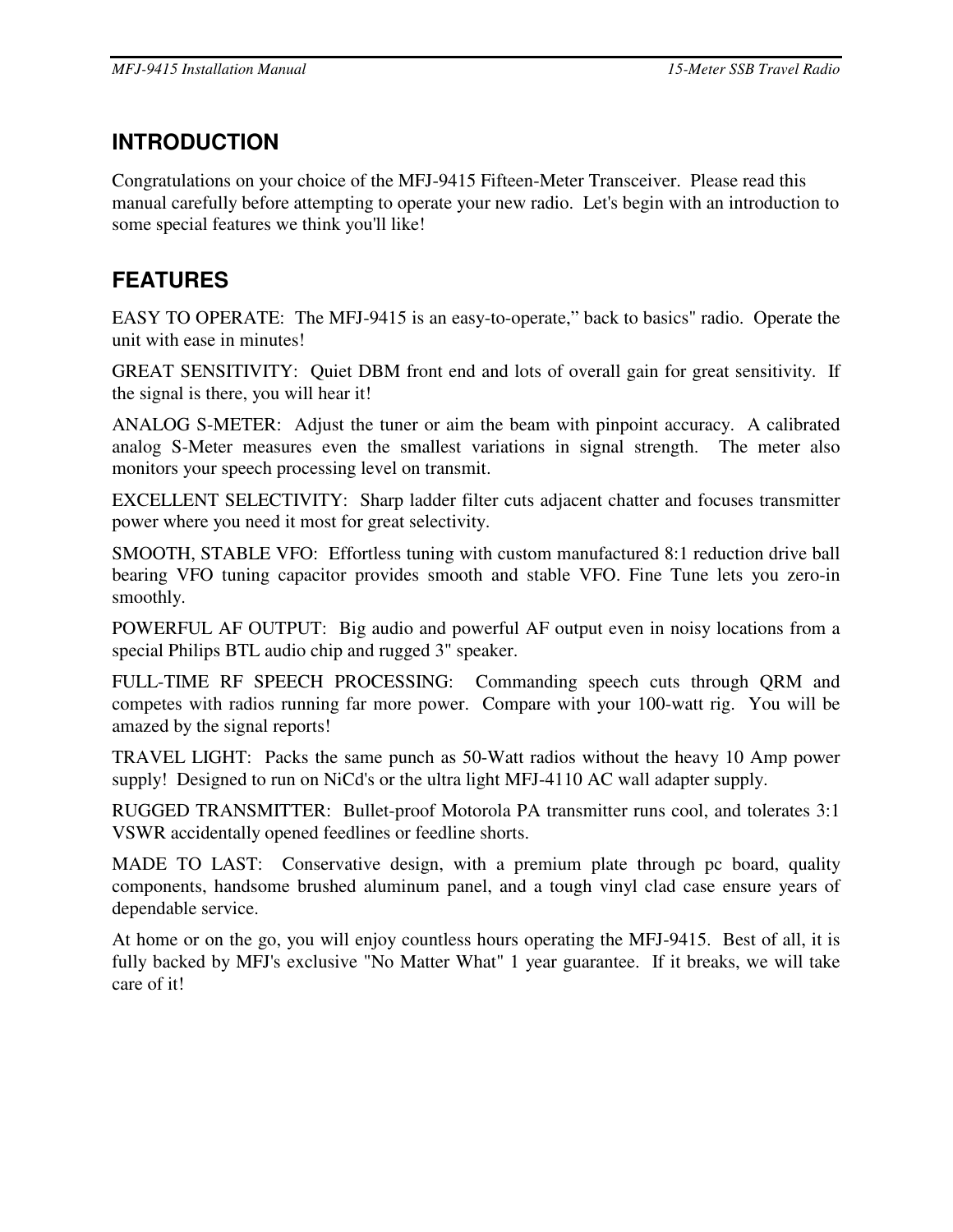# **QUICK START INSTRUCTIONS:**

You will need three things to get your MFJ-9415 on the air fast:

[ ] 12 14 Volt 2 Amp Power Source

- [ ] 600 Ohm Dynamic PTT Microphone
- [ ] 15-Meter Antenna

1. POWER SUPPLY: The MFJ-4114 AC/NiCd Portable Power Pack or MFJ-4110 AC walladapter supply are Especially designed to run the MFJ-9415. You may also use any 13.8 Volt supply or 10-cell NiCd pack as long as it delivers 2 A on peaks (12 Volt supplies will work fine but at reduced RF output). Use a 5.5mm OD x 2.1mm coaxial type power plug (Radio Shack 274-1567) with (+) connected to the center pin.

2. MICROPHONE: The MFJ-9415 speech processor circuit was designed around the companion MFJ-290 600 Ohm Dynamic Microphone. Radio Shack's 21 1172 replacement microphone also plugs in without modification and works well. If the mic you select requires a plug, install a 5 Pin DIN connector (Radio Shack 274 003) as shown:

Pin 3: PTT Line Pin 4: Mic Line Pin 1,2,5: Ground

3. ANTENNA: The MFJ-9415 will function with any 15-Meter antenna exhibiting a VSWR of 2:1 or less (your home station antenna or the MFJ-1770B Portable Dipole should work fine). AVOID USING ANTENNAS WITH UNKNOWN OR HIGH VSWR. The MFJ-9415 PA is not protected by high VSWR shutdown circuitry and you may generate out-of-band parasitics if a high VSWR load is present.

## **IMPORTANT OPERATING NOTES**

**Speech Processor:** Your MFJ-9415 features a potent full-time speech processor so RESIST THE TEMPTATION TO SHOUT OR "CLOSE TALK". For best results, **hold the mic about 2" away and speak normally**. The S-Meter should deflect about 1/2 scale as you speak although this may vary somewhat with antenna load. When operating in noisy environments, you may find it necessary to turn down the mic gain control (a screwdriver adjustment located on back panel) to reduce background noise.

**21.200-21.400 VFO Coverage:** The MFJ-9415 uses an analog VFO tuning dial that is less accurate than digital readouts. Please take the potential for dial error into account when operating near the edge of your authorized sub-band. On 15 Meters, SSB privileges currently extend down to **21.200 MHz for Extra Class**, **21.225 MHz** for **Advance Class**, and **21.275 MHz** for **General-Class** operators. The top of the band extends up to 21.450 MHz, but most SSB activity is found below 21.400. **MFJ-9415 VFO coverage is limited to 200 kHz to facilitate more accurate tuning and make identification of sub-band limits easier.** Note that individual licensees are solely responsible for transmitting within their assigned frequency allocations. Know where the lower band margins are for your particular license and allow a sufficient margin of error when transmitting!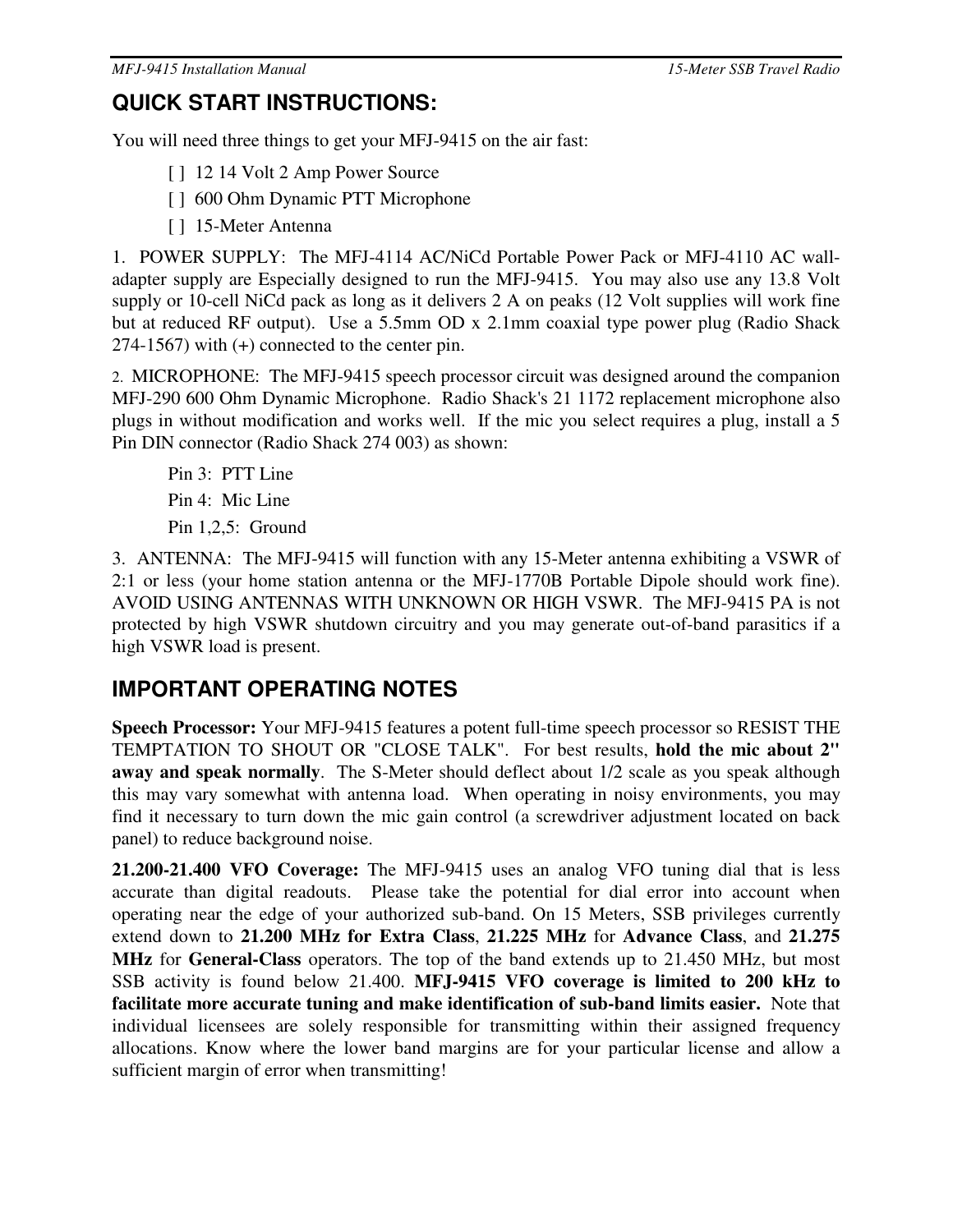### **TYPICAL SPECIFICATIONS**

#### RECEIVER SECTION:

| <b>Frequency Coverage:</b> | 21.200 to 21.400 MHz             |
|----------------------------|----------------------------------|
| Receiver Type:             | Single conversion superhet       |
| <b>VFO</b> Frequency:      | 4.200-4.400 MHz                  |
| IF Frequency:              | 16 MHz                           |
| IF Selectivity:            | $-6$ dB at 2.8 KHz               |
| AGC:                       | Audio-derived                    |
| Sensitivity:               | $<$ 5 uV for 12 dB S/N           |
| Audio:                     | $>1$ Watt into 8 Ohms at 10% THD |
| <b>Receive Current:</b>    | 50-100 mA typical                |
|                            |                                  |

### TRANSMITTER SECTION:

| <b>RF Power Output:</b>   | 12-W PEP                  |
|---------------------------|---------------------------|
| <b>VSWR</b> Tolerance:    | 3:1 VSWR maximum          |
| <b>Maximum Current:</b>   | 2.2 Amps peak at 13.8 VDC |
| <b>Audio Enhancement:</b> | RF compression processor  |
|                           |                           |

### **BLOCK DIAGRAM:**



## **THEORY OF OPERATION**

**RECEIVER:**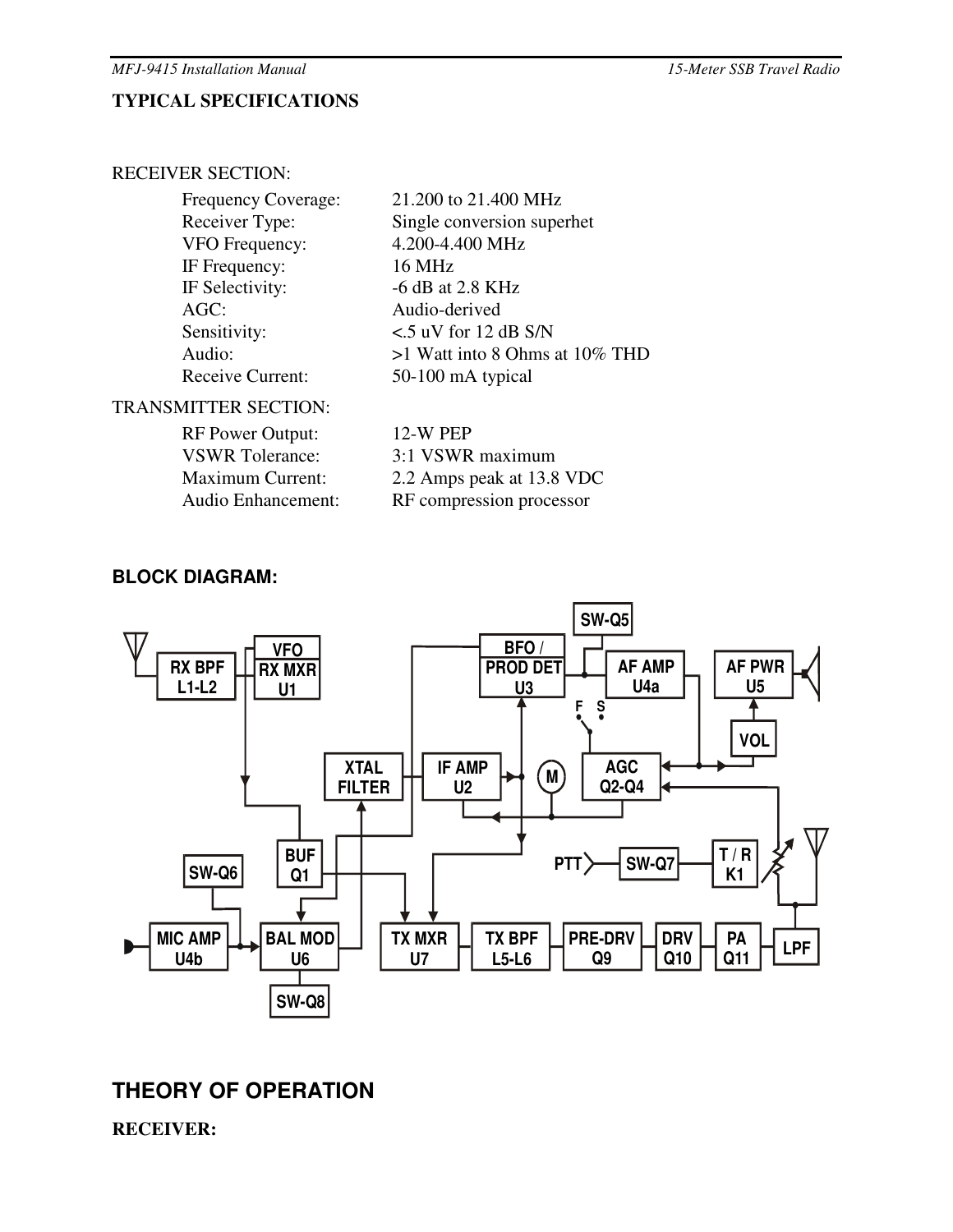Four-pole bandpass filter L1-L2 preselects incoming 21-MHz signals. Active mixer U1 amplifies and converts signals to 16 MHz using a self generated 4.2 MHz VFO signal. Crystal ladder filter Y1-Y6 sets message channel bandwidth (diode switching routes transmit and receive signals through the filter and U2). IF-amplifier U2 provides AGC controlled IF gain in RX and RF compression speech processing in transmit.

The DC amplifier Q3/Q4 drives the AGC input of U2 and the S-meter circuit. In RX, AGC is audio derived from AF pre-amp U4a (switch Q2 sets slow AGC decay for SSB reception). On transmit, processor control voltage is derived from PA level detector D9 (Q2 sets fast decay for syllabic processor).

Receiver product detector U3 demodulates incoming SSB signals (16 MHz LO is self generated by U3). U3's audio output feeds U4a, a preamp and active LP audio filter. U4a drives ACG detector D6/D7 (input to U4a is killed by switch Q5 during TX to disable the AGC path to U2). U4a also drives AF power amplifier U5 through the volume control. U5, which powers the speaker during RX, is gated into standby during TX to prevent residual feed through.

### **TRANSMITTER:**

Microphone speech amp U4b drives balance modulator U6 during TX (switch Q6 kills U4 output to prevent mic bleed through via U6/U2 during RX). LO for U6 is derived from U3's BFO oscillator. Q8 is used to unbalance U6 for carrier generation. DSB output from U6 is routed to Y1 Y6 via switch D1/D2 for removal of LSB products and carrier artifacts. After undergoing dynamic compression in U2, the processed USB signal is routed to transmitter mixer U7 by switch D3/D4 where it is mixed with 4.2 MHz VFO (VFO signal is sampled from U1's oscillator and buffered by Q1). Bandpass filter L5-L6 selects the 21-MHz mixer product and feeds it to pre-driver Q9. Q9 feeds driver Q10. Q10 drives PA stage Q11. Q11 operates in single-ended class AB with bias generated by clamping diode D10. T5 matches PA output to a 50 Ohm system, and low pass filter L7-L8 suppresses harmonic content. Level detector D9 tracks the SSB speech envelope and generates feedback to Q3/Q4 and U2. Syllabic compression of the speech waveform optimizes average transmitter output power. The MFJ-9415 is especially designed to operate from lightweight constant current power sources such as NiCd cells or the MFJ wall adapter AC supply.

### **SWITCHING AND REGULATION:**

Q7 activates relay K1, which routes the antenna line and activates the  $+T$  and  $+R$  buses ( $+T$  and +R buses power some stages, key switch nodes, and bias Q11 on during TX). Adjustable regulator U8 sets Vcc for low-level stages. Fixed regulator U9 sets U1 operating voltage to ensure VFO stability. Crowbar diode D11 and a pc track fuse protect the radio from reverse polarity.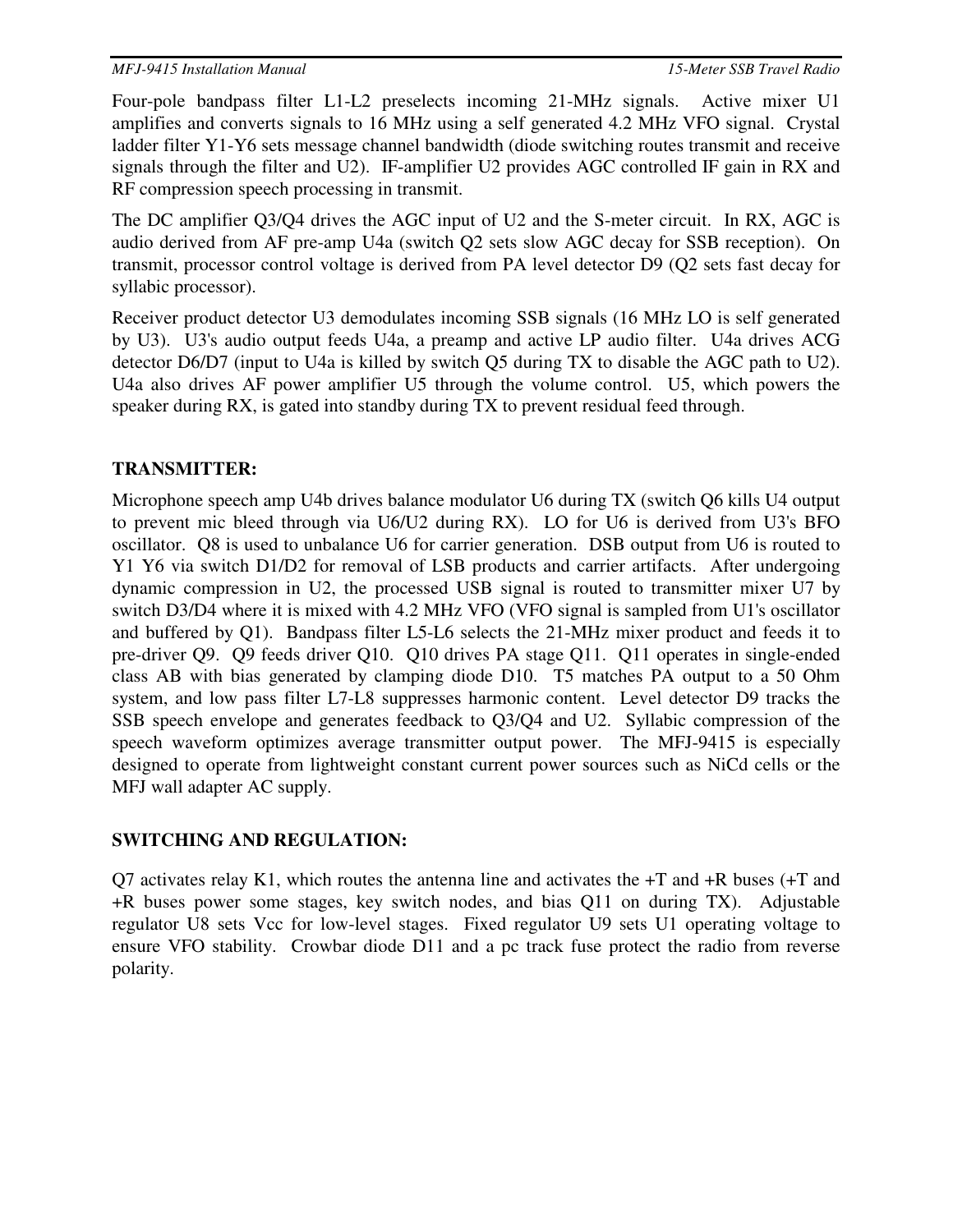## **MFJ-9415 CONTROL LOCATION AND FUNCTION**



REAR PANEL

- 1. POWER JACK: 5.5mm OD, 2.1mm ID, (+) to center pin.
- 
- 2. ANTENNA JACK: SO 239 for standard coax plugs.
- 
- 
- 
- 3. MIC GAIN: Sets Speech amp Gain (normal setting 12:00). 4. CW ADAPT: Engages CW adapter (accessory).
	-

5. KEY: Accepts straight key or keyer.



## FRONT PANEL

- 
- 
- 
- 
- 
- 
- 
- 
- 1. METER: Show signal strength on RX, ALC on TX. 2. POWER SWITCH: Turns power on to transceiver.
- 3. MIC: 5 Pin Din Jack for Dynamic Microphone.
- 4. TUNE: Injects carrier for ATU adjustments.
- 5. XMIT: LED illuminates when transmitting.
- 6. TUNING: Tunes in stations, indicates VFO frequency.
- 7. FINE TUNE: Allows for fine tune adjustment.
- 8. VOLUME: Adjusts listening level.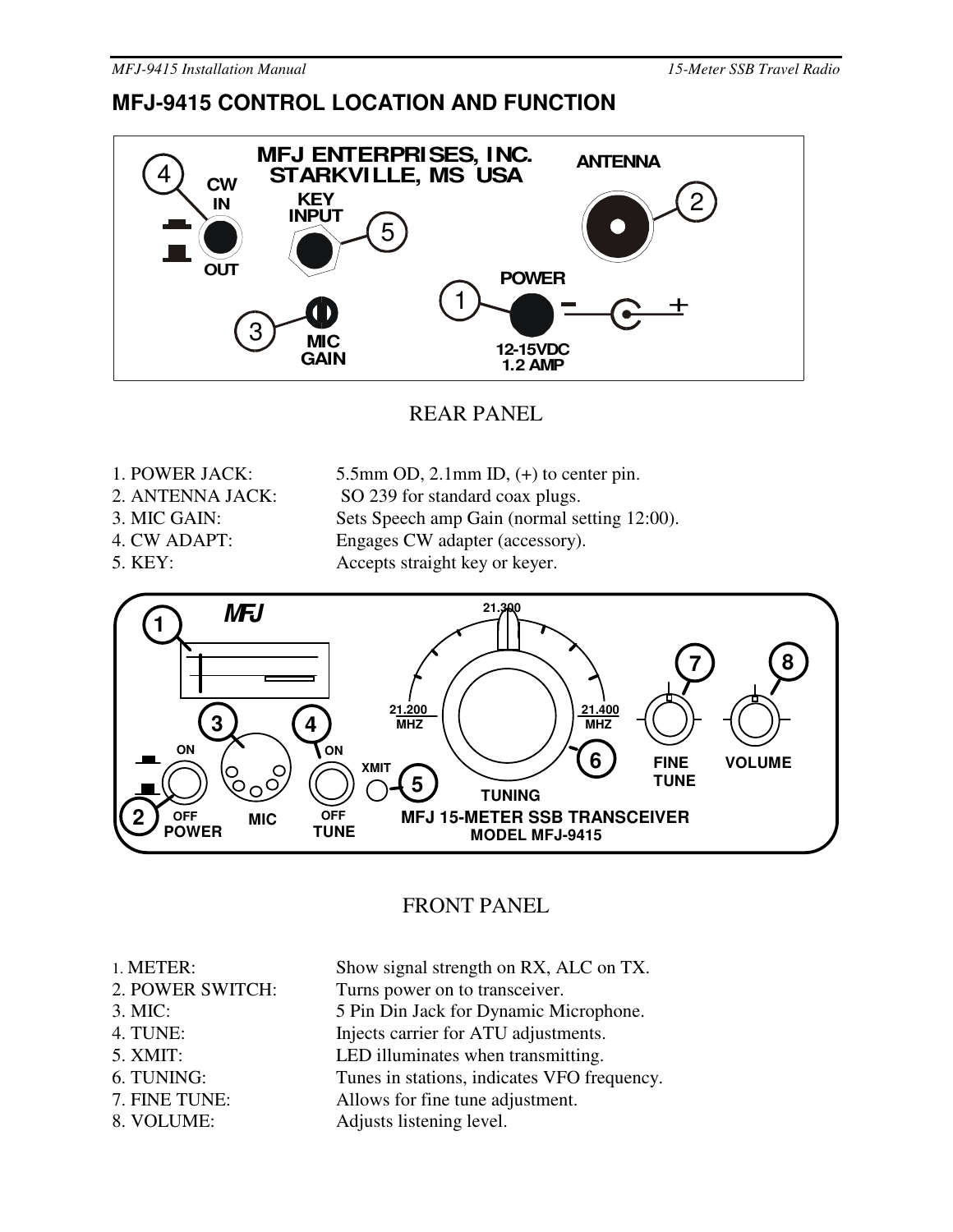## **SETTING UP YOUR MFJ-9415 PORTABLE STATION**

To put your MFJ-9415 station in operation, you will need a power source, a 15-Meter antenna, and a microphone. Here are some specific suggestions to help you get started:

POWER SOURCE: 12-15 V @ 2A (+) TO CENTER PIN

The MFJ-4114 AC/DC PORTABLE POWER PACK and MFJ-4110 AC wall adapter supply are especially designed for your radio. However, you may use any filtered DC power source capable of delivering 12 15 volts at 2 Amps (13.8V required for full RF output). The DC power connector at the rear of your MFJ-9415 is a 5.5mm OD, 2.1mm ID coaxial type jack. Extra plugs are available from RadioShack stores (#274-1567). Always connect plus (+) to the CENTER PIN.

### MICROPHONE: USE 600 OHM DYNAMIC

The MFJ-9415 speech circuit is designed especially for 600 Ohm dynamic microphones such as the MFJ-290 (the MFJ-290 is supplied if you purchase the MFJ-9415M package). You may also use other suitable 600 Ohm desk or hand mics by installing a 5 pin DIN plug (Radio Shack #274- 003). See installation diagram below:



## **WARNING:**

**NEVER USE AN AMPLIFIED MICROPHONE WITH YOUR TRANSCEIVER.** 

**The speech processor already has extremely high gain and may distort severely** 

**overdriven by a "power mic".** 

### ANTENNA REQUIREMENTS: VSWR 2:1 OR LESS

The MFJ-9415 accepts any antenna with a VSWR of 2:1 or less. Use your regular station antenna or a portable 15-Meter dipole such as the MFJ-1770B. For non-resonant wires, use a tuner such as the MFJ-971. Always "rough tune" for maximum receiver sensitivity first using incoming signals and your S-Meter to find a peak. AVOID OPERATING INTO UNMATCHED HIGH VSWR ANTENNAS. THE MFJ-9415 DOES NOT HAVE A HIGH VSWR SHUT DOWN CIRCUIT AND BADLY MISMATCHED LOADS COULD RESULT IN TRANSMITTER INSTABILITY AND GENERATION OF OUT OF BAND SIGNALS!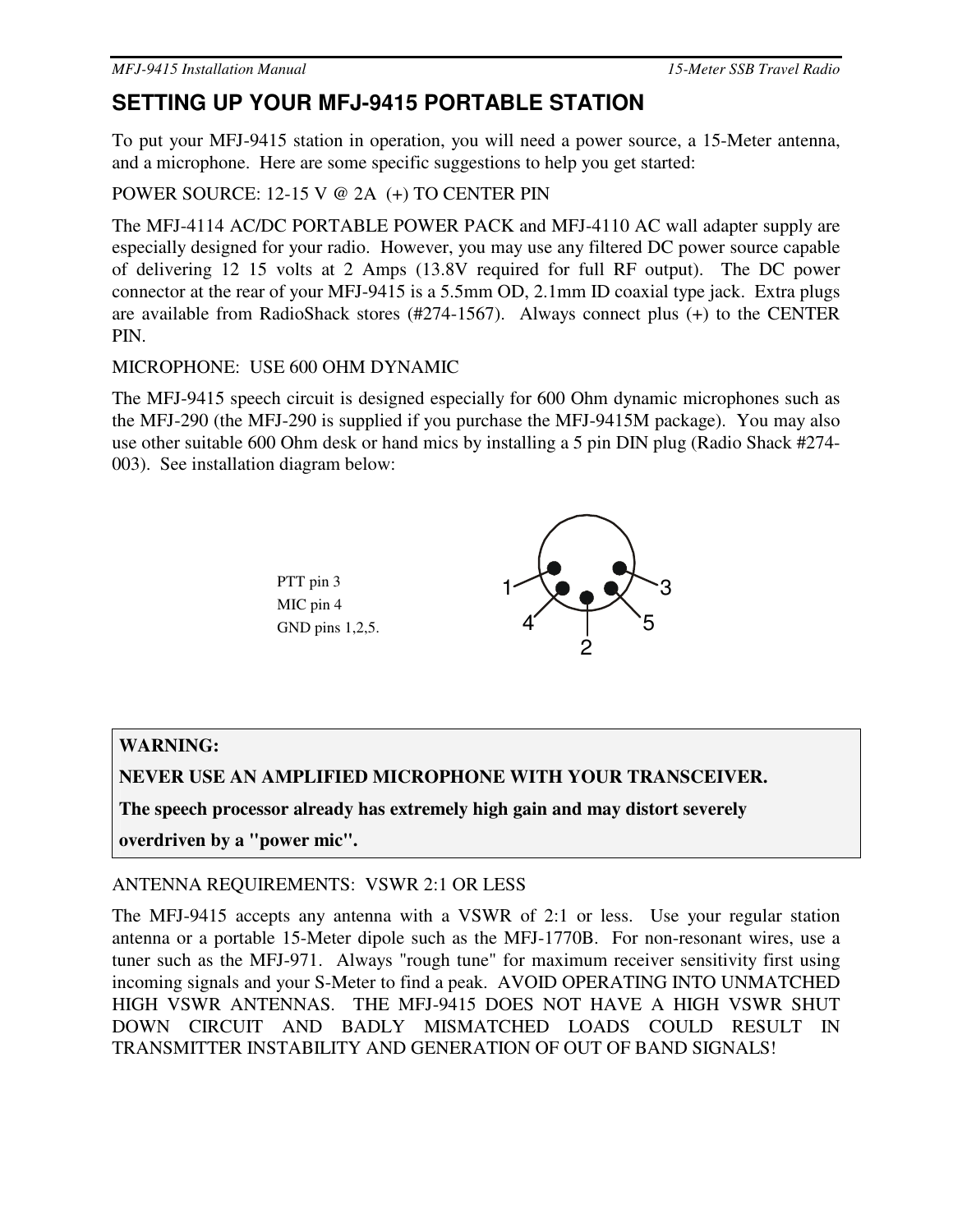# **STEP-BY-STEP OPERATING INSTRUCTIONS FOR YOUR MFJ-9415**

- STEP 1. Connect a suitable microphone, power source, and 15-Meter antenna.
- STEP 2. Turn VOLUME fully counter clockwise (down) and press ON switch to power up radio. PWR indicator should light.
- STEP 3. Turn VOLUME clockwise for a comfortable listening level.
- STEP 4. If you are using an antenna tuner, adjust ATU controls for strongest received signals or maximum background noise on the S-Meter. Then, press CARRIER to generate a steady RF signal for final adjustment. Red XMIT indicator should light.
- STEP 5. The VFO tuning range covers 21.200-12.400 MHz and the MFJ-9415 tuning dial was carefully calibrated at the factory. However, by nature an analog frequency readout may be subject to some inaccuracy or misinterpretation. To ensure compliance with FCC rules, we suggest the following:
	- (a.) Periodically check the VFO dial with a digital transceiver or counter to confirm location of sub-band edges.
	- (b.) Avoid transmitting on the margins of your allocation unless you are certain the station you are calling is in "in-band."
- STEP 6. To transmit, press the mic's PTT switch and speak at normal conversational level with the mic held about 2 inches from your mouth. The MFJ-9415 has a very potent speech processor and will pick up your voice at full intensity. Avoid the temptation to yell or close talk -- this will overload the processing circuit and may reduce intelligibility!

# **SPECIAL OPERATING NOTES**

The MFJ-9415 does not have automatic high VSWR shutdown and you must provide a "reasonable" 15-Meter antenna to ensure proper operation. Whenever possible, use a low SWR resonant type antenna such as a dipole or tuned vertical. If you use an ATU (or a high Q loop such as the MFJ-1786), carefully tune for maximum S-Meter readings before activating the CARRIER switch.

Under FCC Rules, licensed amateurs are solely responsible for the frequency of operation of their transmitters. MFJ cannot be held responsible for out of band operation due to misinterpretation or mis-calibration of the MFJ-9415's analog VFO dial.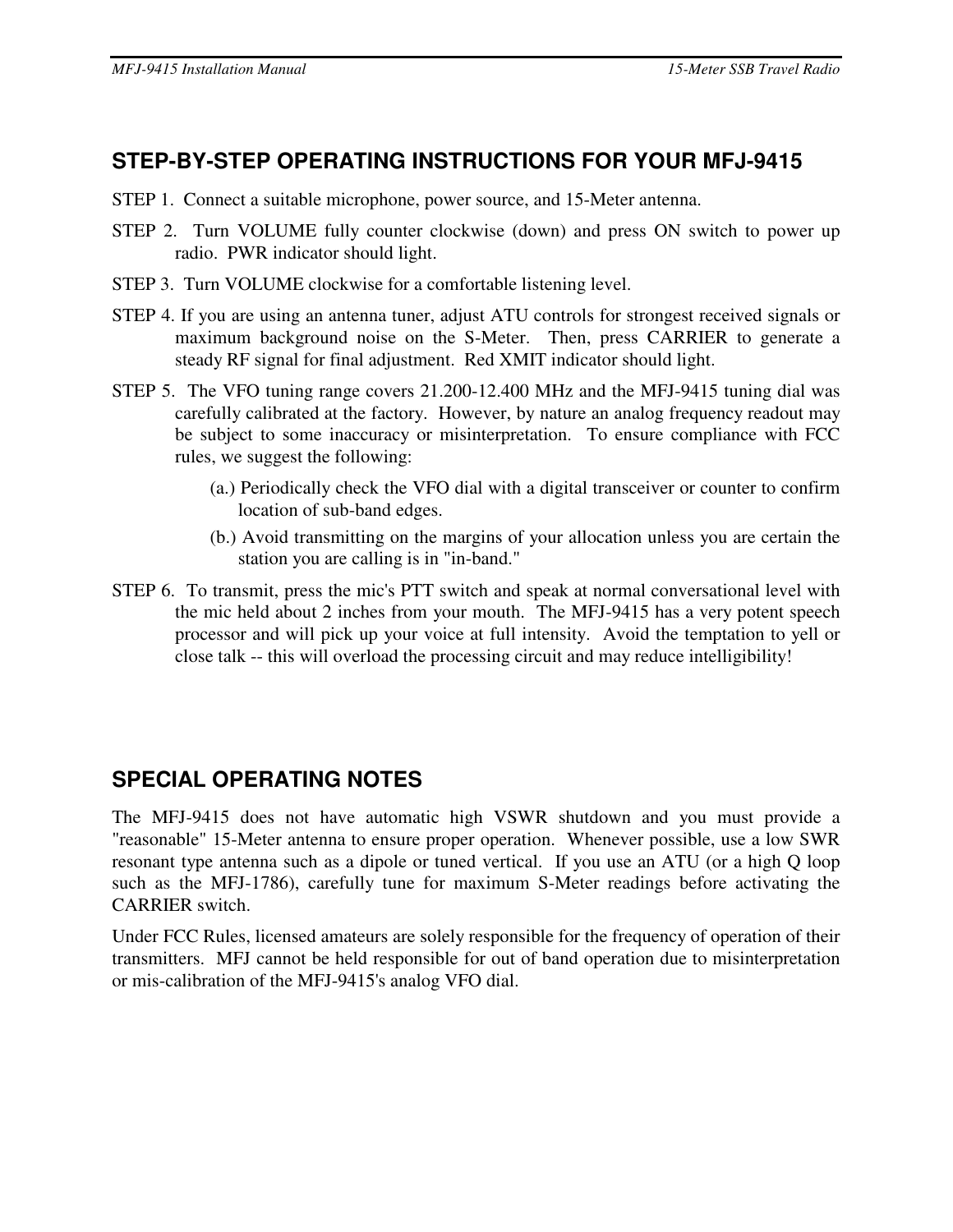# **SIMPLE 15-METER ANTENNA SUGGESTIONS**

COAXIAL FED DIPOLES: A wire dipole for the phone band should measure about 22' (11" per leg). Feed with RG-58U or RG-8X; raise high and in the clear for best performance. If you have only one high support, make an inverted V. The "full sloper" (sloping dipole) is also an excellent single support antenna with some directivity.



MFJ-1770B PORTABLE DIPOLE: As an alternative to making a coax-fed dipole, consider purchasing the pre assembled MFJ-1770B antenna. This is a no compromise 15-Meter folded dipole complete with a built-in matching transformer all made from ultra lightweight 300 Ohm twinlead. Connect a random length of coax from the MFJ-1770B to your rig and let the antenna's 50-Ohm network do the rest. The antenna is pre-tuned, easy to handle, and sufficiently broad banded to cover the entire band.



**WARNING: CONSTRUCTING OR ERECTING AMATEUR RADIO ANTENNAS IN LOCATIONS WHERE THEY MAY COME INTO CONTACT WITH ELECTRICAL POWERLINES MAY RESULT IN ACCIDENTAL INJURY OR DEATH!**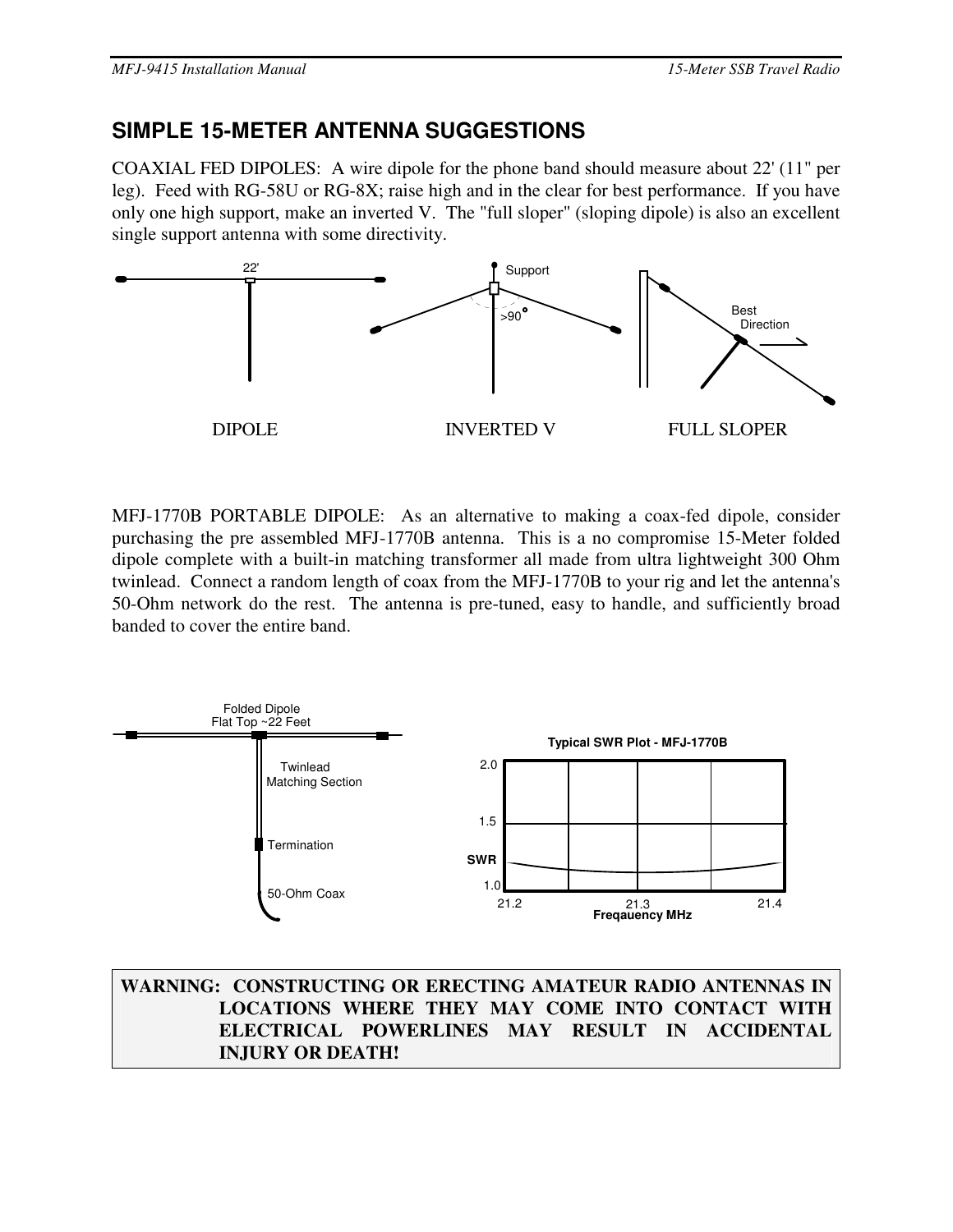# **GETTING THE MOST FROM YOUR MFJ-9415 STATION:**

While spanning the globe with a small portable rig like the MFJ-9415 may SOUND difficult, it really is not. High power and big antennas have never been a requirement for worldwide radio communication and still are not. Despite the vast distances involved, hams consistently reach every corner of the planet running far less power than your MFJ-9415. How do they do it? Here are some proven tips guaranteed to work:

## **GROOM YOUR ANTENNA**

Inspect and clean all traps and contacting surfaces. Replace corroded hardware, dirty connectors, and aging coax. Retune for minimum SWR in the phone band.

Raise wire dipoles high and in the clear 40 to 60 feet is far better than 10 or 20. Carefully prune for minimum SWR. If you have only one high support, install an inverted V or sloper.

Multiband verticals (1/4 wave types) need at least 4 good 21-MHz radials. Add them if needed. Clean up corrosion and adjust your top section for minimum SWR in the phone band.

Avoid "compromise" antennas. When it comes to pure operating enjoyment, every dB you gain at the antenna pays big dividends!

## **USE PROVEN DX OPERATING TECHNIQUES**

Be a good listener and search out and answer CQs, or call stations that have just completed QSOs (a practice called tailgating).

Never hesitate to call a weak station because it may be QRP or using a marginal antenna. You may be much louder than you think!

Be realistic about diving into huge 15-Meter pileups. Once a choice DX station hits the packet clusters and the big guns move in, calling may be a waste of time until the smoke clears.

Tune slowly and listen carefully. If one exotic station is coming through, there may be others you can work nearby.

Pay attention to DX forecasts and gray line propagation. When the band is hot, power differences become much less significant. Operating just before the band goes out at night may yield strong signal reports from exotic locations with little QRM.

Do not be shy about calling. The MFJ-9415 has very potent audio and on air tests indicate its signal is competitive with higher-powered radios. If your antenna is good, most stations will not even know you are running low power!

## **TROUBLESHOOTING**

IN CASE OF TROUBLE, CHECK IT OUT FIRST – THEN CALL US AT 800-647-TECH (800-647-8324): Your MFJ-9415 is fully backed for 1 year by MFJ's "NO MATTER WHAT GUARANTEE". After that, MFJ Customer Service Technicians will be there to help you keep your rig in top shape for as long as you own it. However, before you call us, please check through this list just to make sure the problem is not something simple you can fix yourself!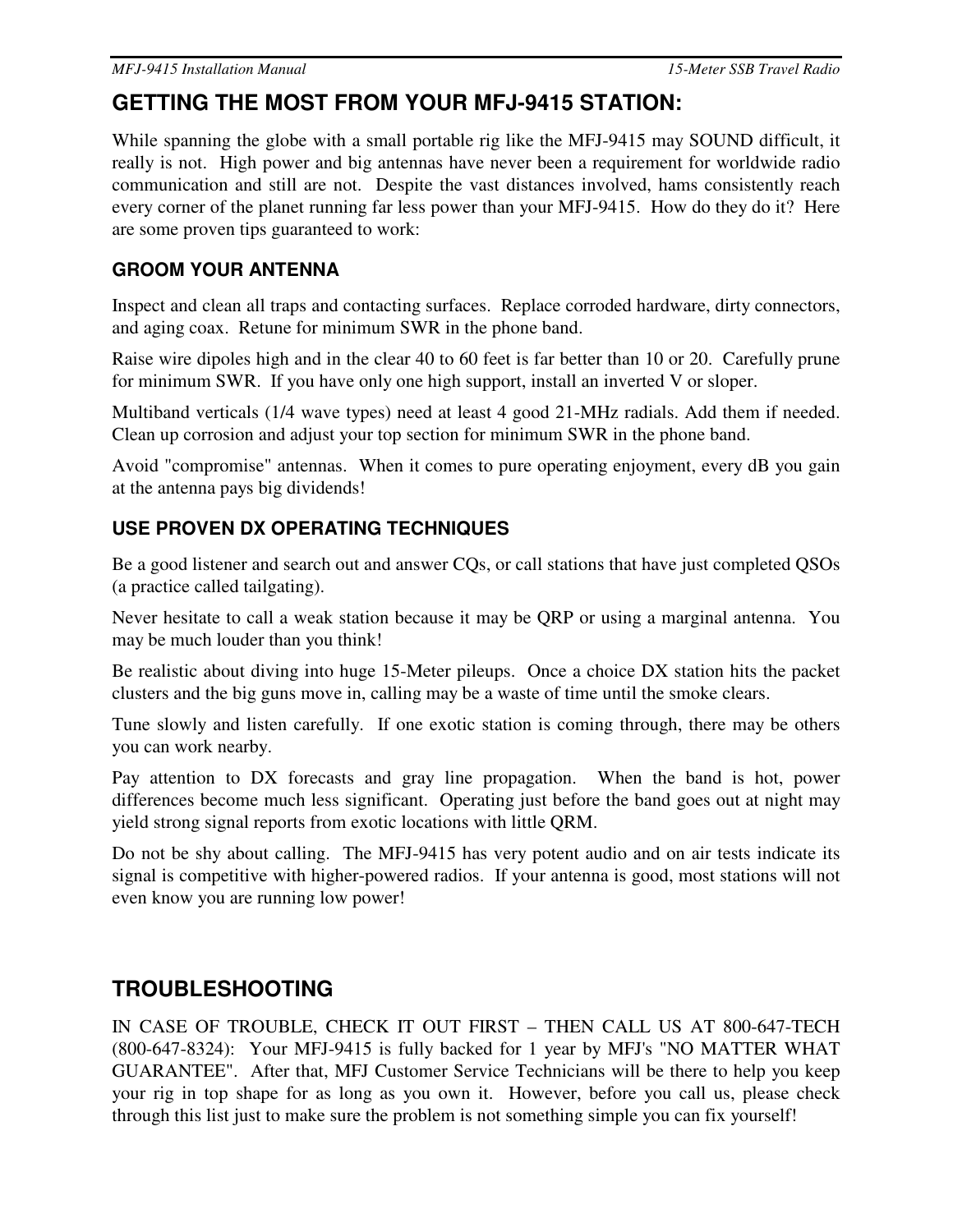### 1. RADIO DOES NOT POWER UP

Is power plug okay, broken supply wire? Is supply or battery functional? Is reverse polarity fuse open?

# 2. NO SIGNALS RECEIVED

Is antenna disconnected or broken? Is TUNE switch stuck on? Is the band dead?

## 3. RADIO DOES NOT TRANSMIT OR KEYS ERRATICALLY

Is microphone and connector okay?

### 4. ERRATIC TRANSMIT Is SWR high (above 2:1)? Is power source voltage low or "soft" under load?

## 5. AGC IS INEFFECTIVE OR S-METER IS NOT ZEROED Is Regulator okay (10.0 V on TP1)? Is AGC okay (4.3 on TP2?) If TP1, TP2 is okay and AGC works, rezero meter via R51.

### 6. RADIO DRIFTS IN FREQUENCY

Is radio sitting in Sun, on hot surface, in cold draft? Was radio moved from extreme cold to warm (condensation)? If you suspect condensation, allow radio to fully dry out.

### 7. POOR CARRIER SUPPRESSION

Was radio moved from extreme cold to warm (condensation)? Was radio exposed to rough handling or shock? To null, unplug mic and ground pin 3 to key radio. Adjust R36 and T3 for minimum carrier (monitor using a second receiver).

#### 8. LOW TRANSMIT AUDIO: Is the mic a 600 ohm dynamic type? Is the MIC GAIN set too low?

### 9. NOISE ON TRANSMIT AUDIO:

Is MIC GAIN set too high in a noisy room? Is mic next to a power transformer or motor?

If these checks don't uncover the problem, or if you do not feel qualified to make the prescribed adjustments, please call us for help at 800-647-TECH (800-647-8324).

## **FIELD ALIGNMENT PROCEDURES FOR THE MFJ-9415 TRANSCEIVER**

SPECIAL TOOLS, PARTS, TEST EQUIPMENT: AC Power Supply, 13.8 Volts @ 2 Amps Voltmeter Non-inductive Alignment Tool kit Frequency Counter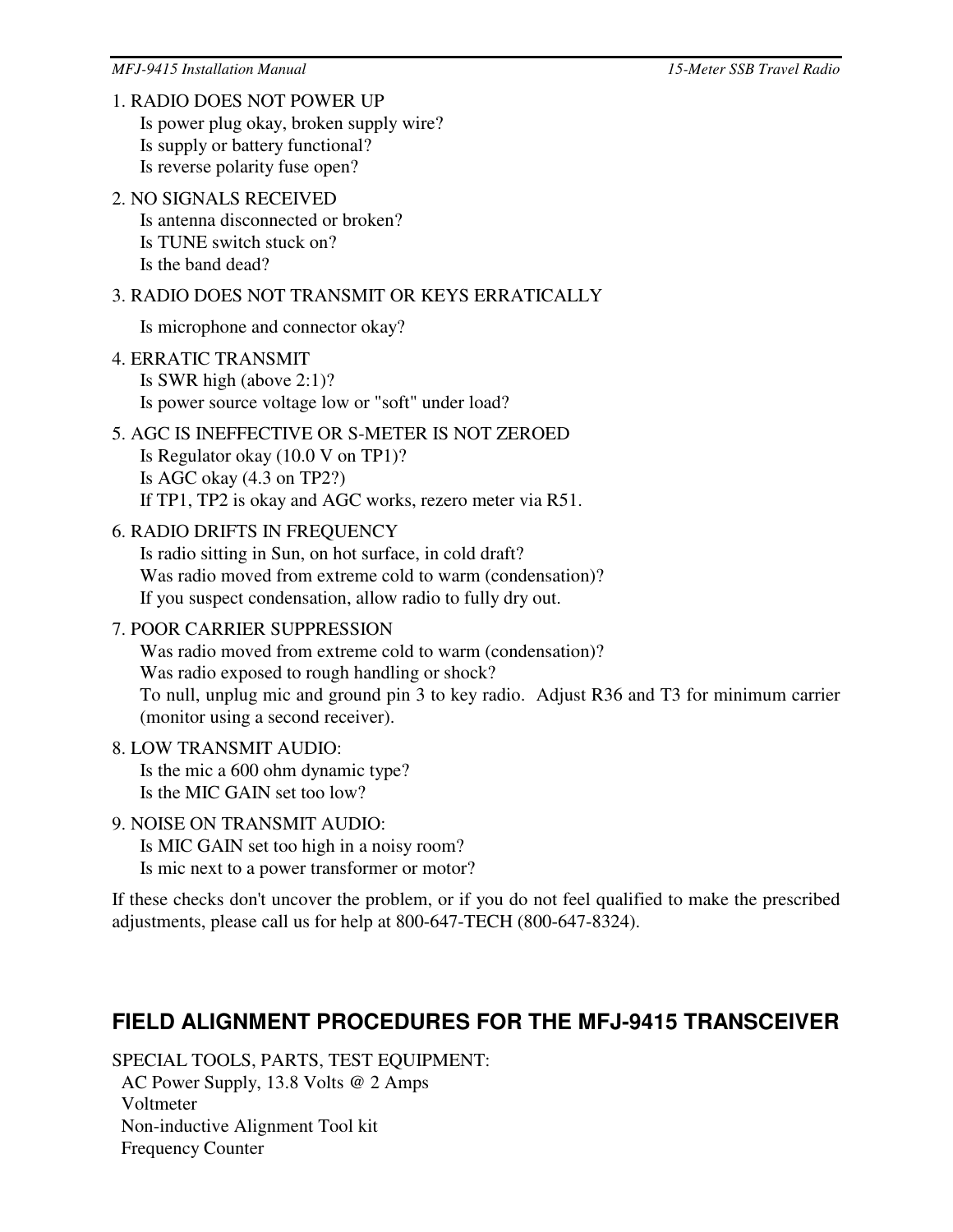Wattmeter with 50 Ohm Resistive Dummy Load 21 MHZ Signal Generator or other weak signal source General Coverage Receiver with digital readout

### INITIAL TEST SET UP:

- A. Remove transceiver cover.
- B. Connect 13.8 Volts Power Supply to Power Jack.
- C. Connect Microphone.
- D. Turn on unit.

VOLTAGE CHECKS AND ADJUSTMENTS: (use voltmeter)

- A. VOLTAGE REGULATOR: Set R64 for 10.0 V at TP1.
- B. RECEIVER AGC: Set R6 for 4.3 Volts at TP2.

## VFO CALIBRATION:

- A. Tune the VFO dial to 21.300 MHz (mid band).
- B. Connect counter probe to U7 pin 6
- C. Adjust L3 for 4.300 MHz readout.

### BFO FREQUENCY CHECK AND ALIGNMENT:

- A. Tune across 21.300-MHz test signal (use generator).
- B. Identify 2 peaks in passband by watching S-Meter.
- C. Carefully set the VFO dial to lower frequency response peak.
- D. Adjust BFO trimcap (C61) until CW note is 600 Hz.
- E. Recheck. First peak should be at 600 Hz, second peak around 2000 Hz. CW tones should go DOWN in pitch as you tune UP in frequency, indicating USB detection.

CARRIER NULL: (use a second receiver to monitor beat note)

- A. Short mic pin 4 to ground to kill mic pickup.
- B. Key mic and monitor signal slightly off frequency.
- C. Alternately adjust R36 and T3 for minimum carrier.

## RECEIVER SENSITIVITY CHECK:

- A. Connect weak 21.300-MHz signal source to antenna jack.
- B. Tune in signal source for maximum S-Meter reading.
- C. Touch up L1, L2, T1, and T2 for max SIG Meter reading.

## TRANSMITTER BANDPASS FILTER AND COMPRESSOR ALIGNMENT:

- A. Connect QRP Wattmeter with dummy load to ANT Jack.
- B. Turn R61 fully CW and then the Press Carrier Switch (SW2).
- C. Carefully touch up L5 and L6 for peak output.
- D. Turn R61 CCW until RF output power drops by 10%.

If radio fails to operate properly after following these procedures, call 800 647 8324 for help.

\*If reverse polarity track fuse opens, install a miniature 2.5 A pigtail fuse or a 3/4" hair pin loop of #32 wire.

# **DC VOLTAGE CHART TROUBLESHOOTING GUIDE**

For advanced troubleshooters, the following are typical DC voltages found in the MFJ-9415. Voltages were checked with handheld probe type DVM to minimize effects of lead inductance and to limit the potential for RF feedback.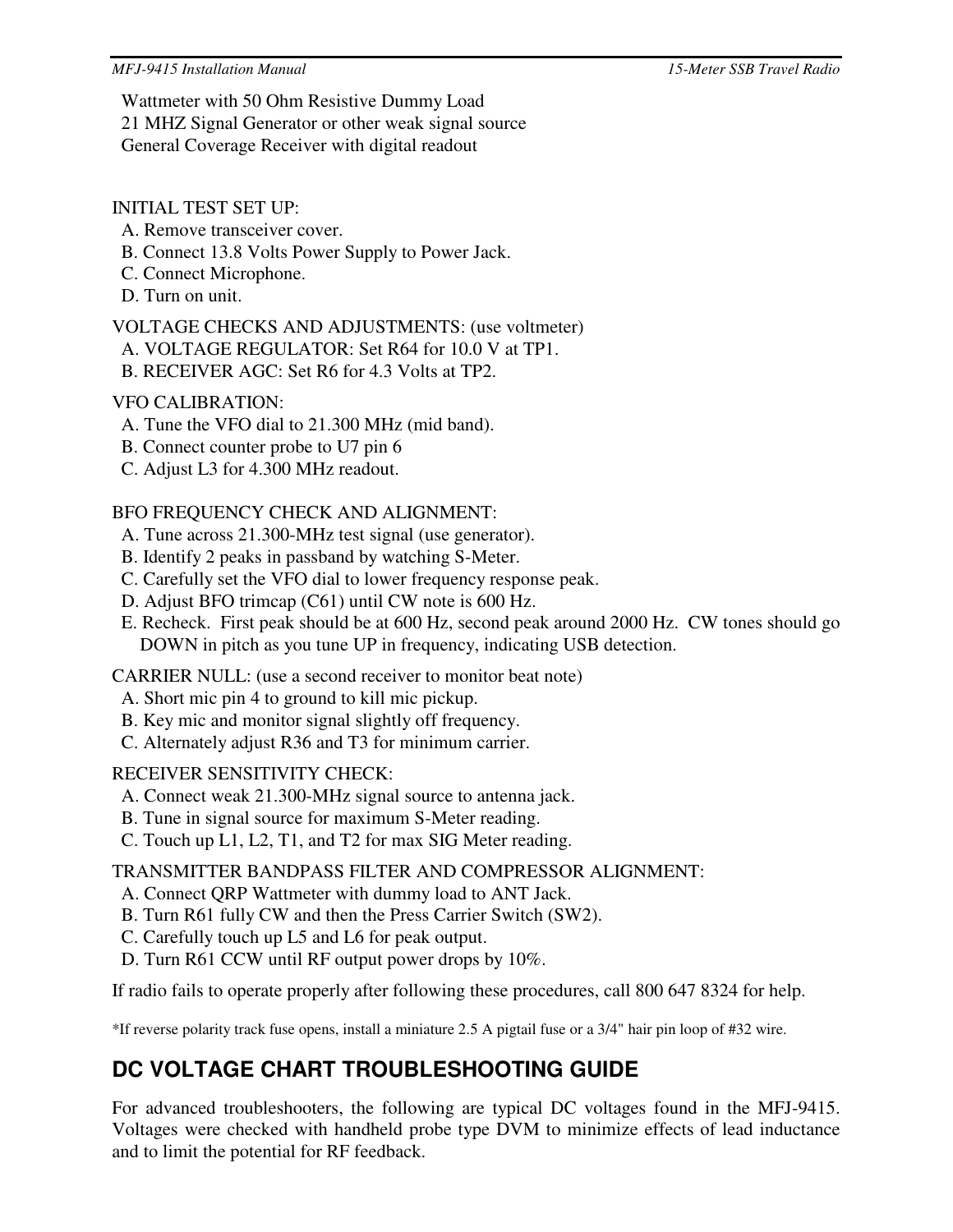$Vcc = 13.8$  (Supply Voltage) TP1 = 10.0 (LM-317 Output)  $TP2 = 4.3$  (AGC Bias Voltage)

INTEGRATED CIRCUITS: (TX checks made with mic. keyed, no audio)

|     |                |                | -RX-<br>--------------- |                |                |                | -TX-<br>$---$  |  |
|-----|----------------|----------------|-------------------------|----------------|----------------|----------------|----------------|--|
| PIN | U <sub>1</sub> | U <sub>2</sub> | U <sub>3</sub>          | U <sub>4</sub> | U <sub>5</sub> | U <sub>6</sub> | U7             |  |
|     | 1.4            | 10.0           | 1.4                     | 5.0            | 9.9            | 1.3            | 1.4            |  |
|     | 1.4            | 10.0           | 1.4                     | 5.0            | 2.5            | 1.3            | 1.4            |  |
| 3   | $\theta$       | 0              | $\theta$                | 5.0            | $\theta$       |                | $\overline{0}$ |  |
|     | 3.9            | 3.3            | 4.0                     | $\overline{0}$ | 2.9            | 4.9            | 4.7            |  |
|     | 3.9            | 4.9            | 4.0                     | 5.0            | 4.9            | 4.9            | 4.7            |  |
| 6   | 4.9            | 3.3            | 5.0                     | 5.0            | $\theta$       | 5.7            | 5.8            |  |
|     | 4.5            |                | 4.6                     | 5.0            |                | 4.9            | 5.2            |  |
|     | 5.0            |                |                         | 9.9            | 4.9            | 4.9            | 5.8            |  |

### BIPOLAR AND JFET DEVICES:

 $D/E = Drain/Emitter$ 

 $S/B = Source/Base$ 

 $G/C =$  Gate/Collector

\* = Test in TRANSMIT mode

\*\* = Test with TUNE switch depressed

\*\*\* = DO NOT TEST gate of Q9 may cause generation of parasitic oscillations.

|  |  | $Q2 \t Q3 \t Q4 \t Q5^* \t Q6 \t Q7^* \t Q9 \t Q10$ |  |        |  |
|--|--|-----------------------------------------------------|--|--------|--|
|  |  |                                                     |  | $O8**$ |  |
|  |  | D/E 9.8 0 9.0 9.7 0 0 3.5 0 13.0 0.25               |  |        |  |
|  |  | S/B 2.3 0.7 3.9 8.9 0.7 0.7 2.8 0 0 1.0             |  |        |  |
|  |  | G/C 0 13.2 0 4.3 13.0 0 0 9.0 *** 13.7              |  |        |  |

Q11 (2SC3133 PA Transistor): To avoid RF damage to DVM, check collector voltage in receive mode only full supply voltage (13.8 V) should be present. Check base (bias) with PTT pressed, no audio this should indicate 0.6v. Emitter is grounded.